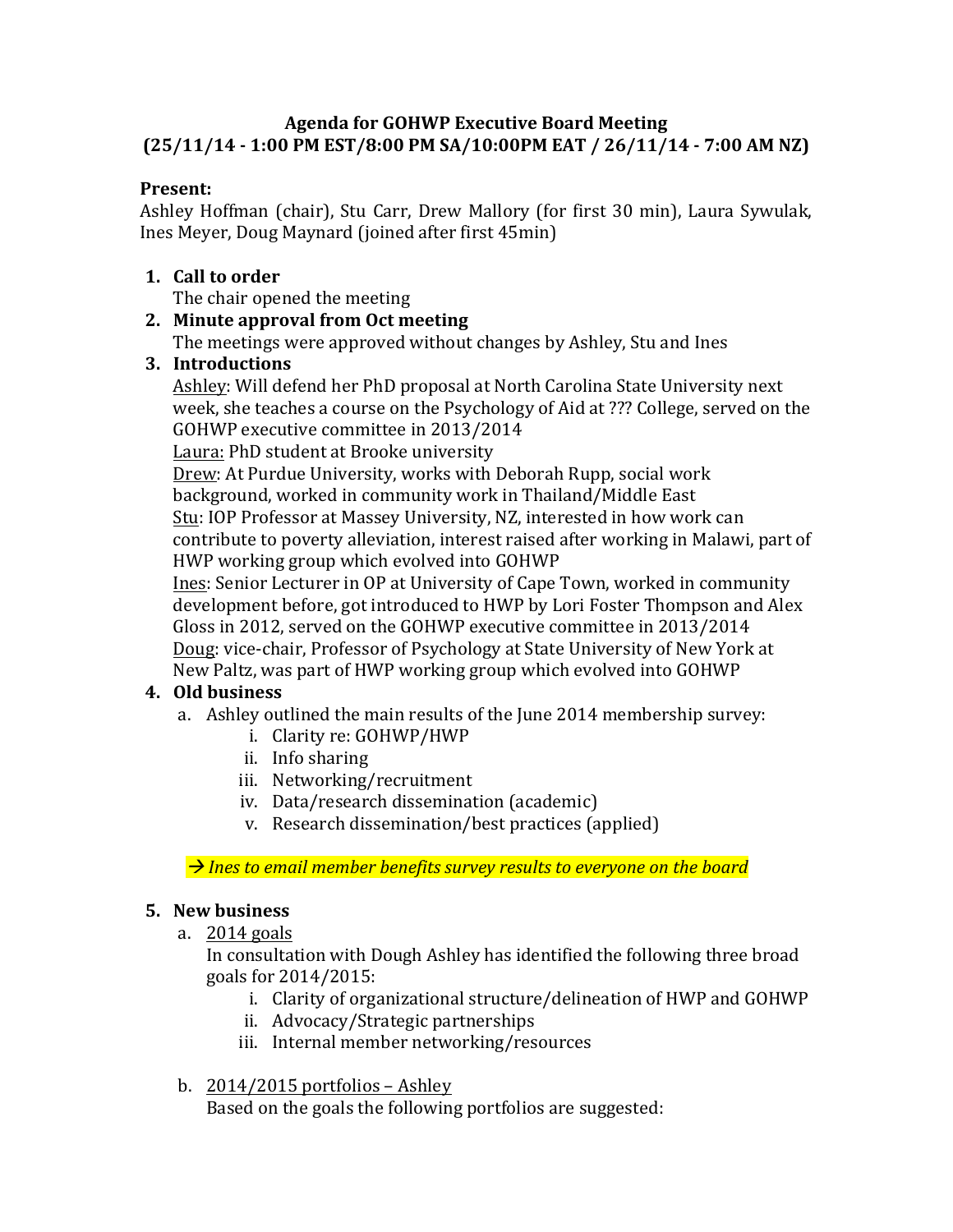### *i. Advocacy/outreach:*

*organizational advocacy and research of other organizations to align* with, and the outreach to those organizations to discuss affiliation

What we learned last year is that advocacy and marketing are closely inter-linked. It is a large area. Two board members should be allocated to working on this, possibly set up concrete projects that the organisation can be working on.

Ashley is meeting with SIOP's pro-social and advocacy visibility sub-committee chair Amy Duverney next week to see how GOHWP could work with the committee

HWP has been talked up greatly within Psychology, but this needs to continue to get HWP onto people's radar (e.g. in communities, among policy makers, the UN); we need to show that there is a role for IOP in creating workplaces

Mary expressed an interest via email to work on the advocacy portfolio, though she does not have much time at the moment

Stu would like to remain part of advocacy group, but has senior leadership role at his department and is conscious that he has limited time. He would like to work closely with another person. The JOB special issue (call for proposals in early 2015, papers due on 31 August 2015) will take up much time for Stu, Lori Foster Tompson and Ines.

Stu would be interested in working on developing a HWP competency profile (again together with someone else).

There is interest from people outside the board, too, who could lend support in this portfolio.

## ii. *Communications: blog, newsletter, emails sent and received, twitter*

This was done by two people last year (Tara (newsletter) and Ashley (Twitter account, Facebook account, emails)); could be done by one person

 $\rightarrow$  Ashley will check with Tara if she would like to take this on

### iii. **Networking/recruitment/membership:** recruit members (troll pubs, attend conferences, etc.) approve new members

Doug held this portfolio last year but is happy to hand over to someone if there is interest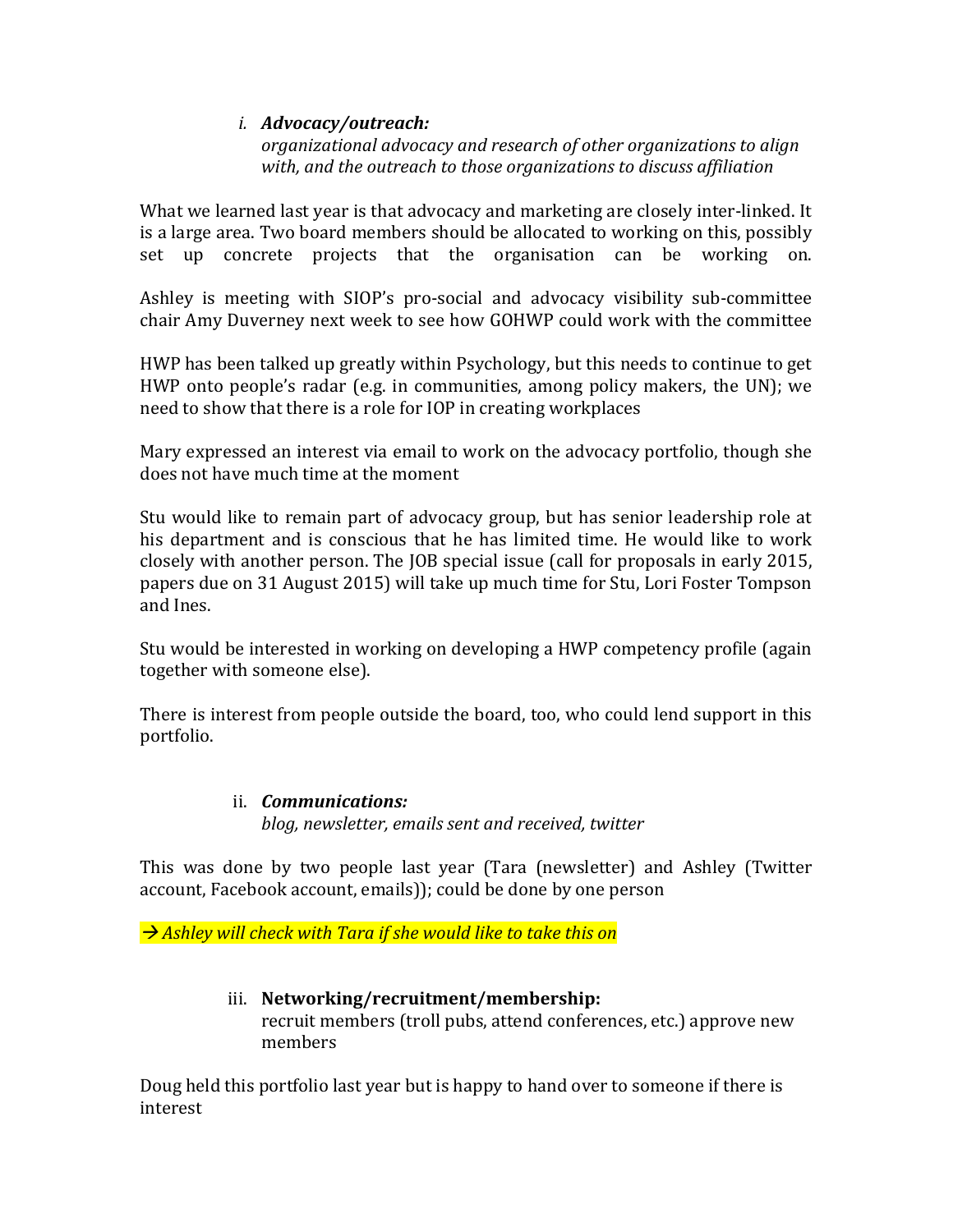Laura is interested in this or the member value portfolio

#### *iv. Website*

Doug will continue holding this

## v. *Student issues: any student issues, student value, Facebook presence*

Drew is taking this on

### vi. **Member value:**

define and provide value to academics and to practitioners; provide *info about conferences, classes, etc.*

This portfolio is open to takers, Laura is interested

## *vii.* Organizational issues/structure:

*work to clarify HWP/GOHWP; consider revision of history or addition of "open" history section/key contributors*

Mary has information about this (how to register GOHWP in New Zealand).

Right now registering GOHWP as an organization will not be pursued as it seems to require ongoing administrative effort. If there are grants/projects we would like to apply for this issue will be taken up again.

## *viii. Engagement:*

*provide opportunities for members to get involved—work with other* portfolios to *identify* committee needs, and reach out to membership to *request assistance;* work with networking portfolio to plan networking *for current members (i.e. receptions at conferences, etc.)* 

As the advocacy portfolio is large engagement will be removed as a stand-alone portfolio and instead be included into everyone's portfolio so that it becomes the whole committee's responsibility

**→ Peter and Laura to finalise their portfolios** 

 $\rightarrow$  Everyone to come up with 2-3 tangible, practical and achievable goals for the year *ahead for their portfolio by the next meeting*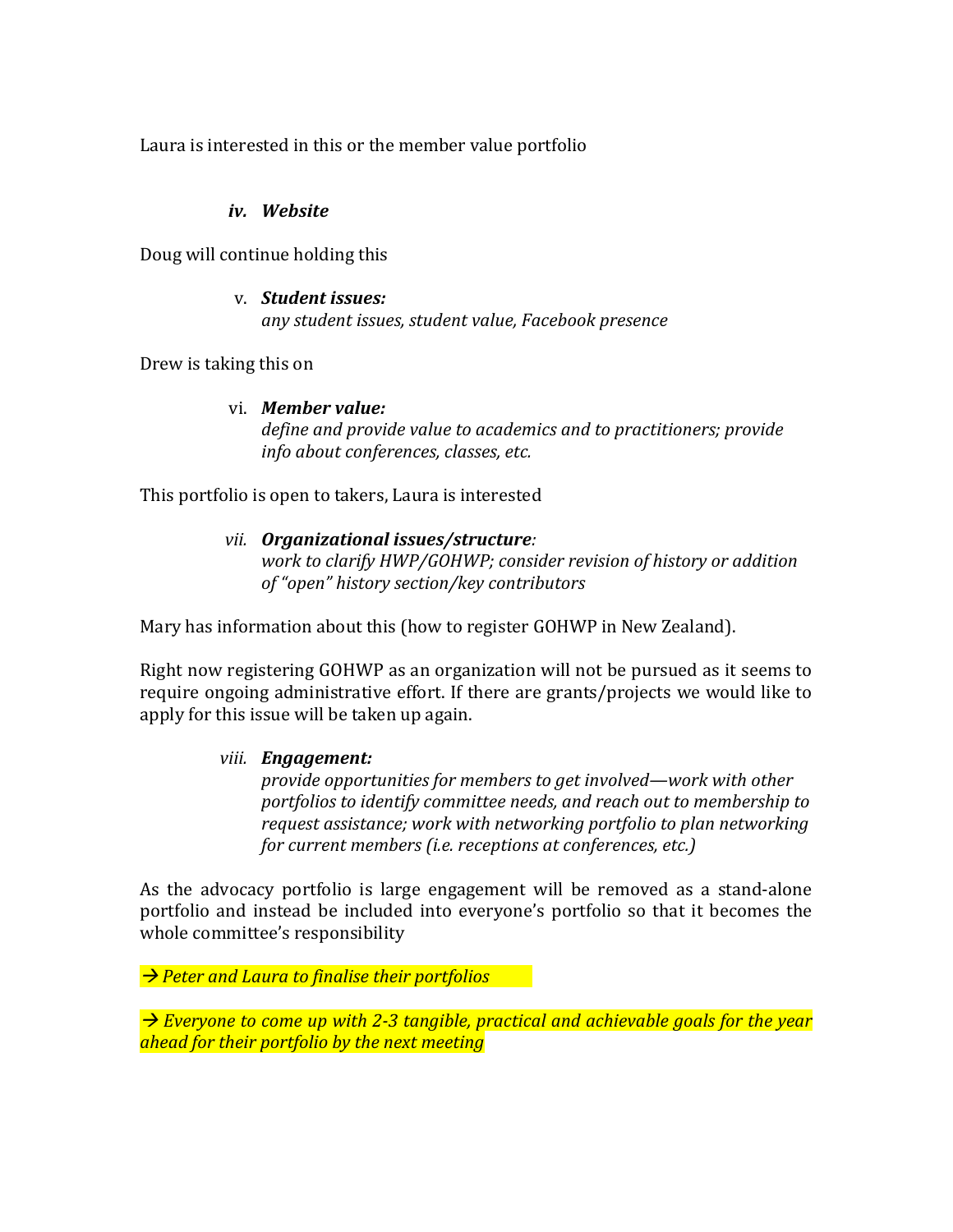### c. SIOP workplace trends/SDGs in 2015 - Stu

SIOP's visibility committee has put out a vote for SIOP members to determine the top 10 workplace trends for 2015. CSI and Humanitarian Psychology are on the list of options.

→ *Stu will post the link on the forum so that GOHWP member can vote* 

## **6. Other business**

### a. Massive Open Online Course (MOOC) on HWP

Based on the concept paper submitted to the University of Cape Town (UCT) Ines was invited to draft a full proposal for a MOOC on HWP. MOOC materials would be made available to anyone in GOHWP under a creative common license. UCT will decide in February if they wish to fund/work on the project.

UCT's review committee found it difficult to understand what exactly the MOOC would be about, would need to be clearer and have a catchy title/topic.

Possibly link MOOC to Sustainable Development Goals

Ashley's Psychology in Aid course draws interest from wider audience (e.g. students working/interested in international development/international aid students) Massey University is conceptualizing a Masters programme in Sustainable Development.

Ines would like to work on this as her portfolio even though it is not on the list of portfolios above. Those present felt that this was in order as the MOOC is linked to advocacy, networking and value for membership, especially if it can help clarify what HWP is.

→ Ashley will pass on list of people who had expressed interested in HWP curriculum *development to Ines* 

→ *Ines to work on clarifying what HWP is as part of the MOOC.* 

#### b. Revision of history part on GOHWP website  $\rightarrow$ Ashley will apply her mind to it

#### c. Interns for GOHWP

Doug's proposal to take on GOHWP interns when needed, was supported